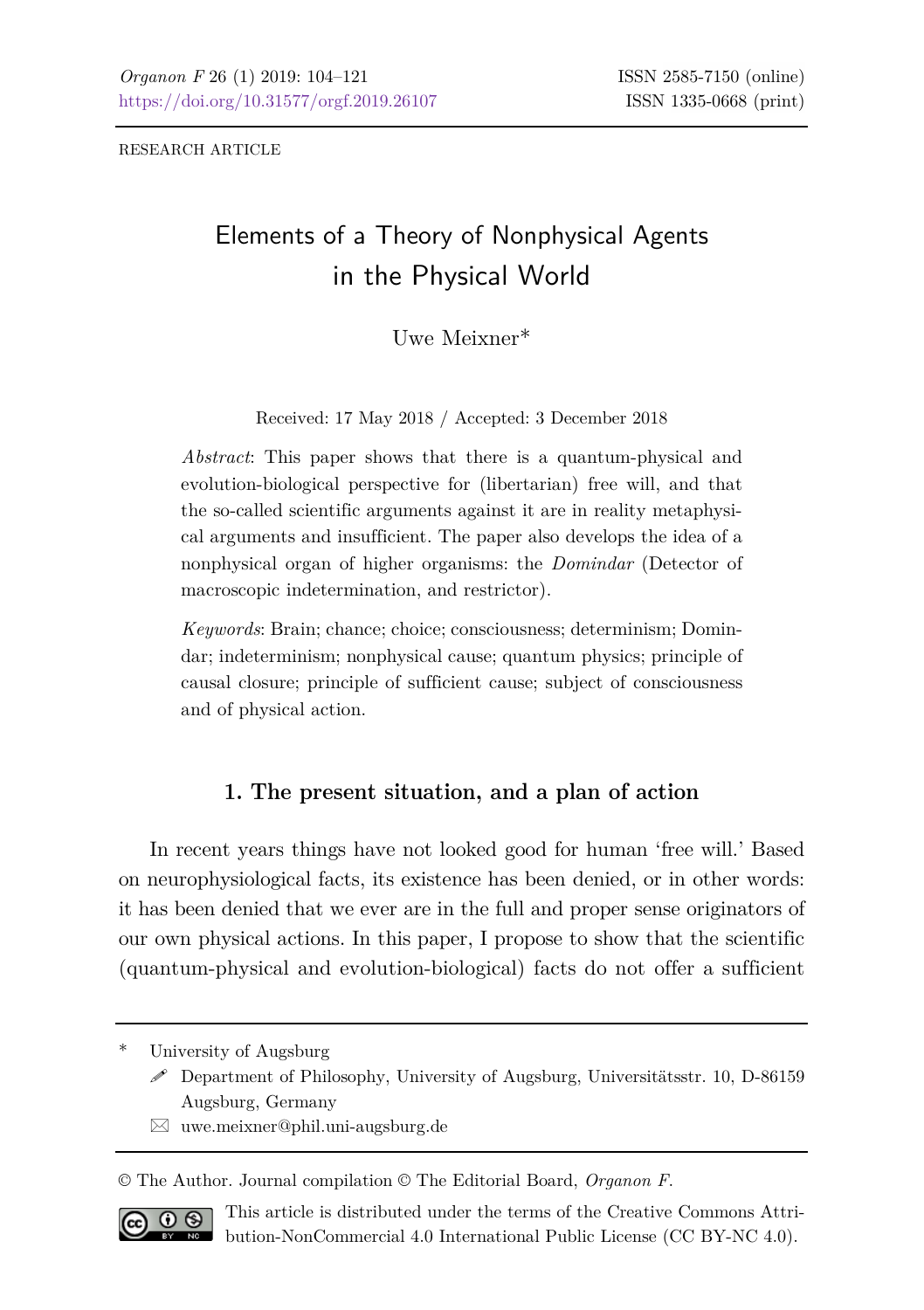reason for a denial of 'free will.' On the contrary, those facts strongly suggest that we (and the subjects of other higher animals) do at least sometimes *act*, in the full and proper sense, in the realm of the physical, that is: they strongly suggest that we make genuine (hence also truly decisive) decisions between alternatives of being, between ways for the physical world to be. We have something to decide, and we exist for deciding something.

## **2. An important distinction: indeterminism and resolution of indeterminism**

I begin with a fundamentally important distinction. Physical indeterminism and *the resolution of* physical indeterminism are two different things. *Physical indeterminism* is given at a time *t* if, and only if, beginning with time *t* there are—the completed physical past up to *t* notwithstanding—several physically possible further courses of the physical world (at least two, if not more). That physical indeterminism occurs at some times, perhaps at all times, is today a widely accepted lesson from quantum physics. This lesson, however, is not a necessary or logical consequence of quantum physics. It certainly is a matter of its interpretation—of an interpretation of quantum physics, however, which is natural and plausible and which has almost completely prevailed against Einsteinian dreams of a restoration of physical determinism, and against the Bohmian alternative interpretation which safeguards the old determinism. In what follows, I presuppose the existence of physical indeterminism.

Now, *resolution of physical indeterminism* always occurs when physical indeterminism occurs; for always the physical world continues in a determinate way: in precisely one of the ways physically possible in the indeterministic situation.[1](#page-1-0) Always the physical indeterminacy is replaced by determinacy. There are two possible manners of a resolution of physical

l

<span id="page-1-0"></span><sup>1</sup> Some philosophers favor the so-called *many-worlds interpretation of quantum physics* [see (DeWitt and Graham 1973)], according to which *all* the ways which are physically possible in a given indeterministic situation are actualized. I do not believe that this view has enough metaphysical, let alone empirical, warrant to be credible. It brings along with it altogether too many unverifiable actualities, and mainly, it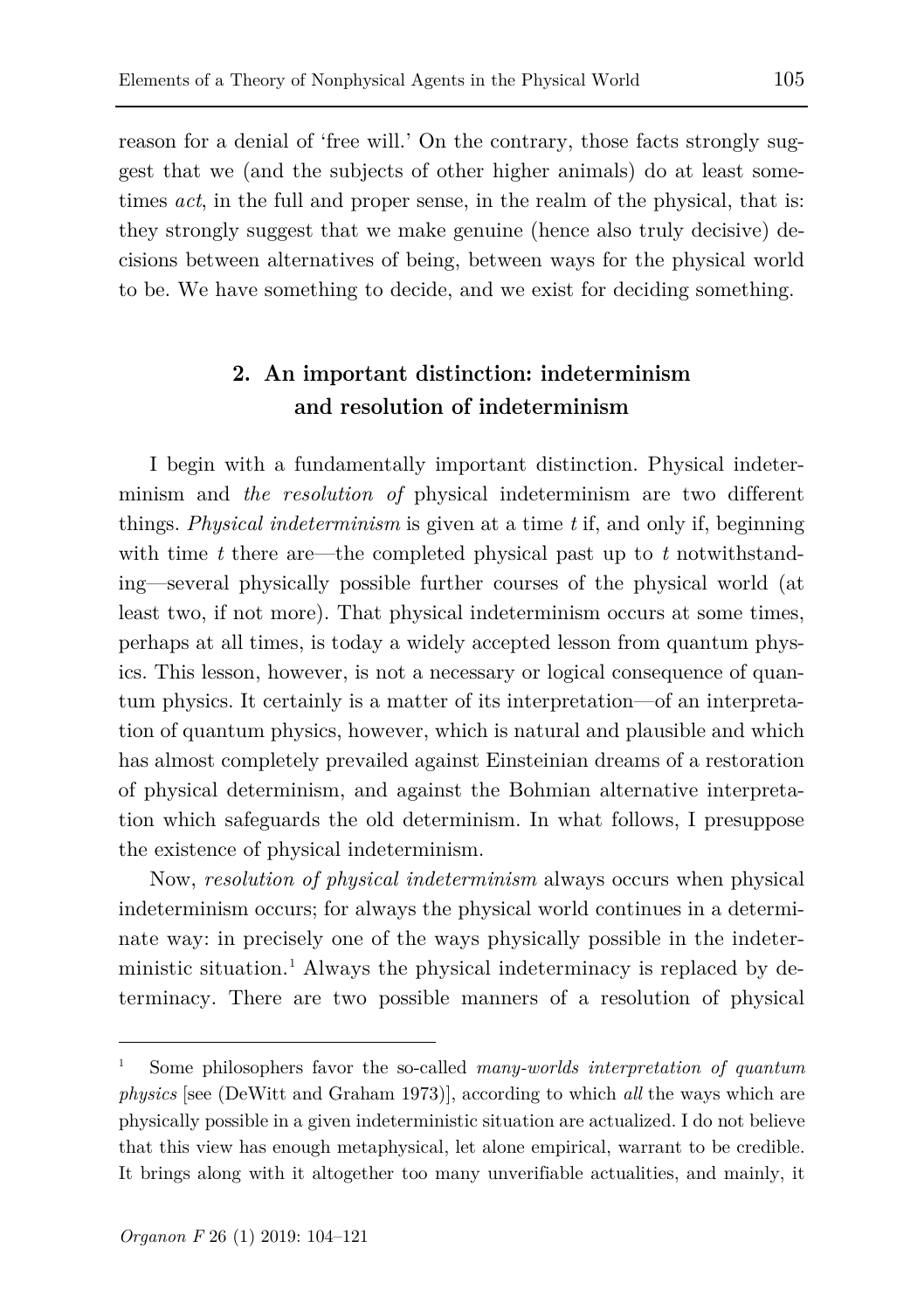indeterminism, of the replacement of physical indeterminacy by determinacy: *one*, by ontic chance, hence without any sufficient cause; *two*, by a sufficient nonphysical cause. Let us take note: The existence of physical indeterminism does not logically entail the existence of ontic chance in the physical world; for physical indeterminism and the resolution of physical indeterminism are, on the one hand, two different things, and on the other hand, the resolution of physical indeterminism need not always, or even sometimes, come about by ontic chance.

### **3. Two different metaphysical principles – two different outcomes**

It is *not* a logical consequence of quantum physics that physical indeterminism occurs; it is, even more emphatically, *not* a logical consequence of quantum physics that the resolution of physical indeterminism always occurs via ontic chance. This latter consequence follows only if one adds a principle to quantum physics which is not a principle of physics but a principle of a specific kind of metaphysics: *the principle of the causal closure of the physical world*, which principle says that every physical event that has a sufficient cause *at all* also has a sufficient physical cause.<sup>[2](#page-2-0)</sup> Assume there is

l

seems, in order to get rid of the wonder that is provoked when one sticks to the (truly) empirical facts, the facts of appearance: As far as we know from appearances, *just one* of the physically possible ways is actualized out of every indeterministic situation.

<span id="page-2-0"></span><sup>2</sup> This is a (logically) weak version of the closure principle; it follows logically from (logically) stronger versions of that principle. A stronger version which is so strong as to be directly refuted by the admittance of ontic chance into the physical world is this: *Every physical event has a sufficient physical cause*. Another stronger version, however, is not refuted in this manner: *Every sufficient cause of a physical event is itself physical*. In (Kim 1993, 280) the following version of the "causal closure of the physical domain" can be found: *Any physical event that has a cause at time t has a physical cause at t*, which can be interpreted in such a manner as to be roughly equivalent with the above-presented weak version. Its many versions notwithstanding, in (Popper and Eccles 1977, 51) what needs to be said about the principle of causal closure *in the first place* has already been said: "[T]he physicalist principle of the closedness of the physical [world] [...] is of decisive importance, and I take it as the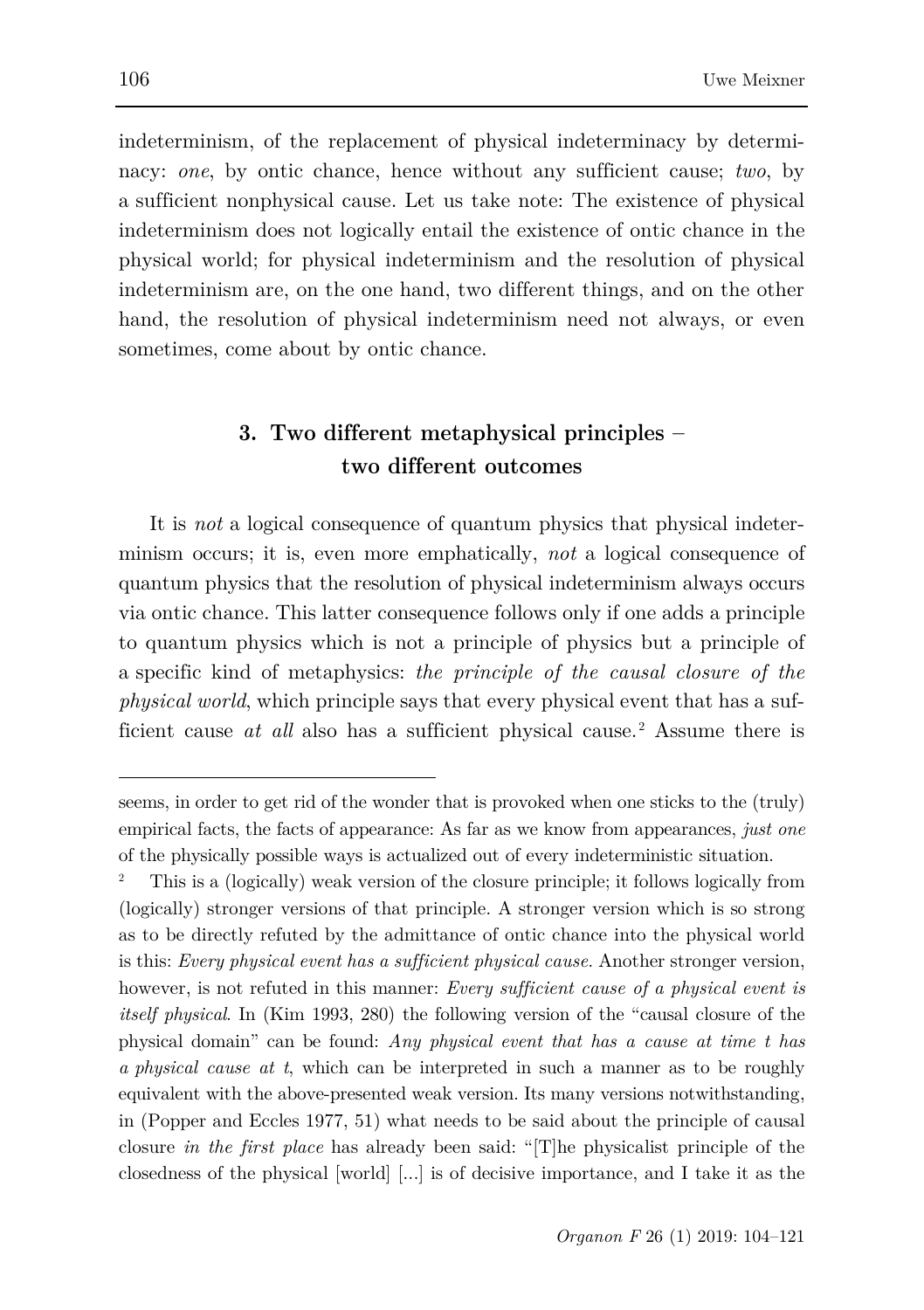physical indeterminism at *t*; hence beginning with time *t* there are *several* physically possible *further courses* of the physical world, the entirety of the physical past up to *t* notwithstanding. Precisely one of these further courses becomes actual. How does this come about? The answer is, prima facie, unclear. What is clear, however, is this: in whichever manner the resolution of the physical indeterminism at hands comes about, there is, in any case, a physical event beginning at time *t* without sufficient physical cause—since even the entire physical past up to *t* is not a sufficient physical cause of it. On the basis of the principle of the causal closure of the physical world, it follows for such an event that it has no sufficient cause at all, hence that it happens by ontic chance.

Unfortunately—or fortunately (depending on one's metaphysical point of view)—this conclusion is by no means indisputable. For if, instead of the principle of the causal closure of the physical world, one assumes *the principle of sufficient cause—Every event has a sufficient cause*<sup>[3](#page-3-0)</sup>—as a metaphysical addition to quantum physics, then it follows that the event in question—the event beginning at time *t* without sufficient *physical* cause does have a sufficient cause, but, of course, a *nonphysical* one.

#### **4. A brief assessment of conflicting principles**

The principle of the causal closure of the physical world has no greater right to be believed in than the principle of sufficient cause, neither systematically nor historically. On the contrary, the principle of sufficient

characteristic principle of physicalism or materialism." This principle belongs to *metaphysics*, not to physics.

<span id="page-3-0"></span><sup>3</sup> The *principle of sufficient cause* is not the—better-known—*principle of sufficient reason*: *For every existing entity there is a sufficient reason of its existence*. The principle of sufficient cause is, however, a logical consequence of the principle of sufficient reason; this is so in virtue of the fact that every event is an existing entity, and that if there is a sufficient reason for the existence of *x*, that then there also is a sufficient cause for the existence of *x* (for this to be true, it *need not* be true that every reason is a cause). A near relative of the principle of sufficient cause is relied on in William Craig's modernizations of the cosmological argument; see, for example, (Craig and Sinclair 2012).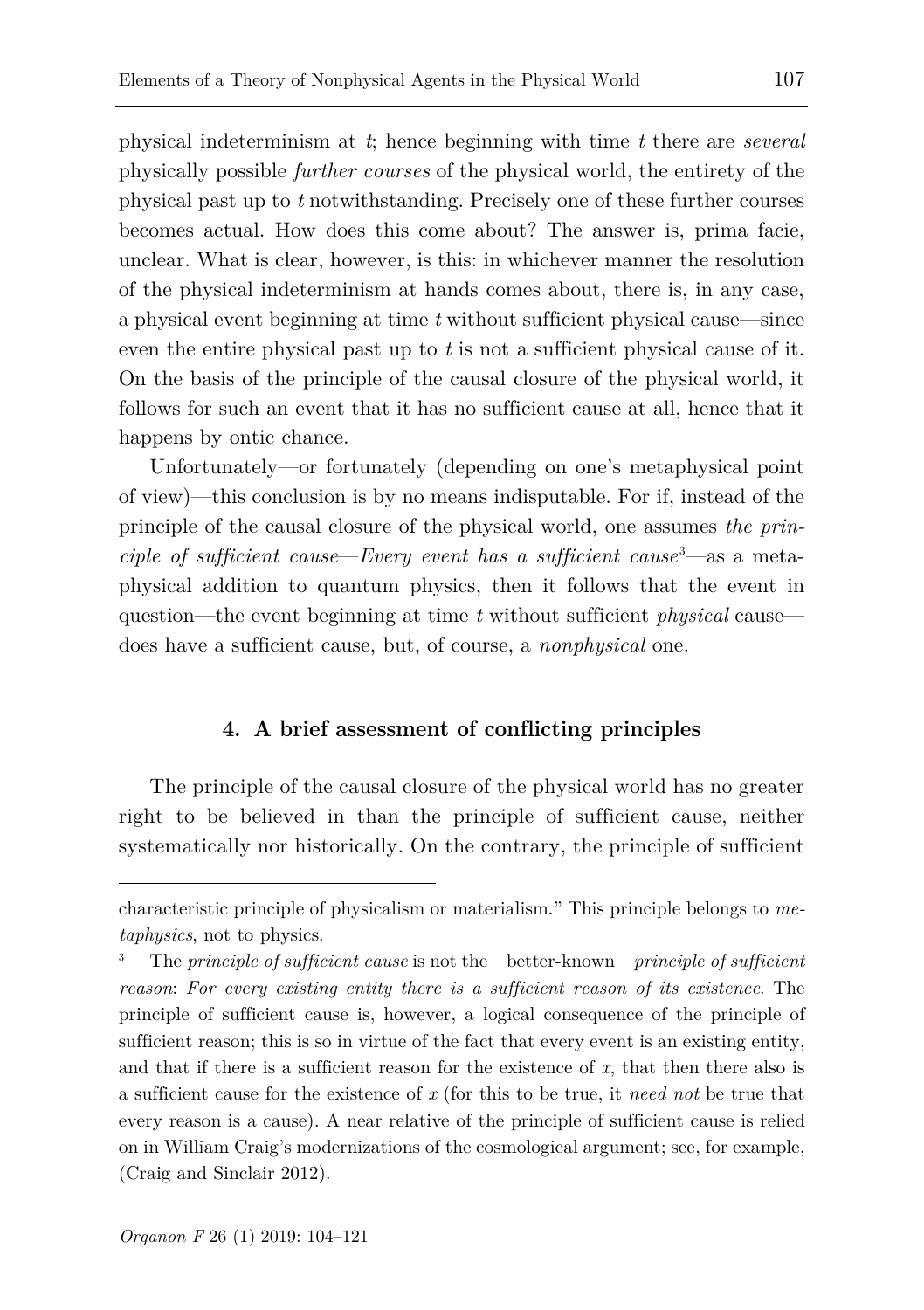cause is metaphysically more neutral, hence in a certain sense more rational than the closure principle (not long ago, the principle of sufficient cause still enjoyed the dignity of a quasi-logical principle), and historically it is, of course, by far the more respected postulate. Mainly one reason seems to speak for the principle of the causal closure of the physical world, and it is not a rational reason: those who believe in it have an *intellectual fear* of nonphysical causes of physical events, they even fear a nonphysical *influence* on the physical. Even theologians, nowadays, seem to fear a causality of the nonphysical that touches the physical world; such is the modern mentality. One cannot well say—although many do say it—that there is no empirical evidence for nonphysical causes of physical events; for if one assumes the principle of sufficient cause instead of the principle of causal closure, then the interpretation of the physical facts—of the quantum-physical facts—will be quite different than it was before: where previously one saw physical events without any sufficient cause, one now sees physical events with a sufficient nonphysical cause. Of course, strictly speaking, one does not 'see' either the one or the other; strictly speaking, one judges the empirical situation differently by adhering to different metaphysical interpretations of it.

The principle of sufficient cause requires that the resolution of physical indeterminism *always* occur by a nonphysical sufficient cause; the principle of the causal closure of the physical world requires that this resolution *always* be by ontic chance, without any sufficient cause. In what follows, I proceed on the assumption that some, even many, resolutions of physical indeterminism occur by nonphysical causes; in doing so, I position myself against the principle of causal closure, consider it false—without, however, wishing to wholly exclude ontic chance as a means of the resolution of physical indeterminism. The principle of sufficient cause, too, is, perhaps, false, and what follows below does not rely on the truth of the principle of sufficient cause.[4](#page-4-0)

<span id="page-4-0"></span>What follows below is, moreover, essentially different from the proposal of the physicist Eugene Wigner. Wigner did assume an influence of consciousness on the physical; he, however, did not assume an influence of *the will* on the physical. On Wigner's proposal, see (Barrett 2014, 67–70); according to Wigner, "conscious apprehension causes collapses [of the wave function; of the quantum-physical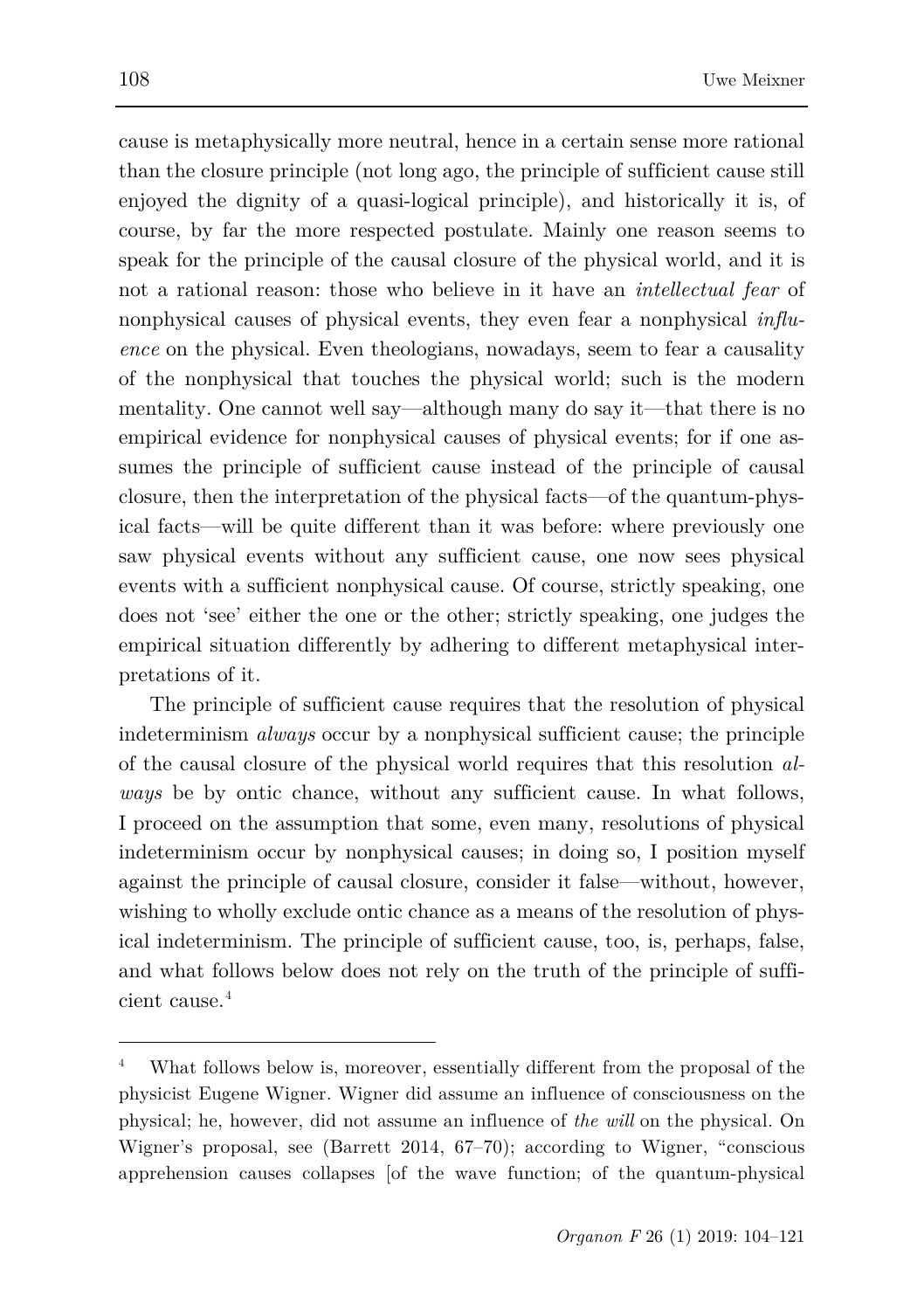### **5. Indeterminism and the agency of natural living beings**

What is the import of all this for the agency of natural living beings? The agency of natural living beings is their agency in the physical macroworld. The presupposition for the existence of such agency is not only the existence of physical indeterminism *simpliciter*, but also the existence of physical indeterminism *in the physical macro-world*, to boot, of such indeterminism as is *detectable* by natural living beings. Only if there are situations with alternative possibilities—indeterministic situations—in the physical macro-world and only if they can be detected by natural living beings only then can such beings contribute to the resolution of such situations (for example, in order to obtain a biological advantage). In this, precisely, does the agency of natural living beings consist: in contributing to the resolution, the ontic deciding, of *macrophysical* indeterministic situations normally, with the aim of obtaining a biological advantage.

What are the indications that there are indeterministic situations in the physical macro-world which can be detected by natural living beings? What are, in other words, the indications that for some times *t* the following is true: there are several physically possible further courses of the physical *macro*-world beginning with *t*, and in such a manner that this situation can be found out by a natural living being?

One indication is that the physical macro-world strikes us—and perhaps not only us—as being to a considerable extent contingent. In every reflective second of our waking life we have, looking back at the past of the physical macro-world, the consciousness that things could have been otherwise than they actually were, that we, in particular, could have acted differently than we did; looking ahead at the future of the physical macro-world, we have the consciousness of being able to act *like this, or otherwise*; more generally speaking, we have the consciousness that things can be *like this* in the future*, or otherwise*. Those who assume determinism for the physical macroworld must consider the apparent contingency of the physical macro-world as one gigantic, incessant illusion—an illusion which cannot be eliminated; which can only be uncovered. But how plausible, really, is this stance? Why

state]" (Barrett 2014, 70). As will become clear below, this is not the view here proposed.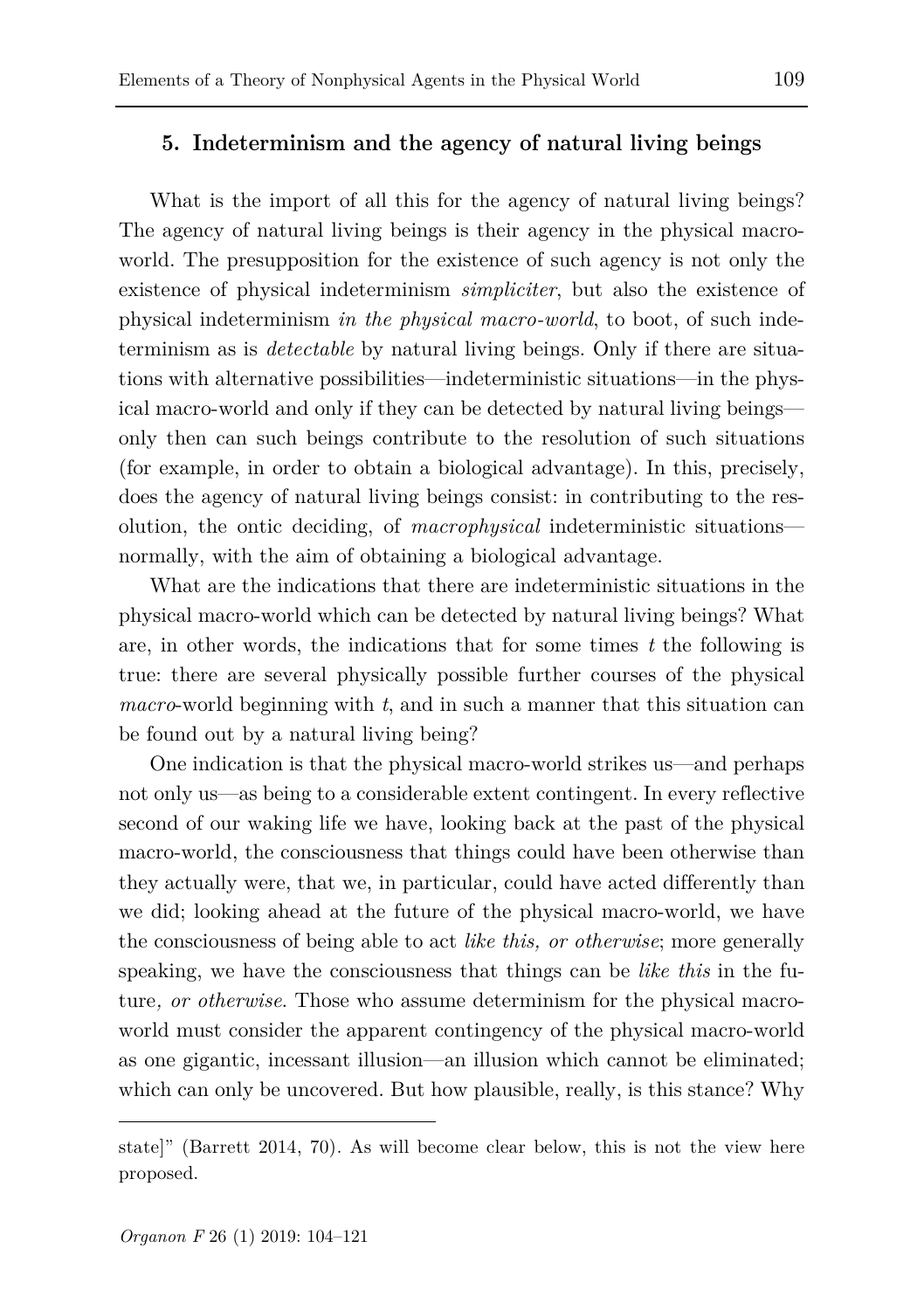the consciousness of contingency, why even consciousness at all, if the physical macro-world is ruled by determinism? If it is ruled by determinism, consciousness is pure luxury, extravagancy. Sometimes, indeed, it does happen that biological evolution treats itself to a luxury, but not to a luxury which has such a high price: the large amount of energy that the central nervous system consumes in the production of *consciousness*, including the insistent, imperturbable *consciousness of contingency*.

Another indication of the existence of indeterministic situations in the physical macro-world is this: there seem to exist in the physical macroworld goings-on that can be correctly described as 'competition,' 'struggle,' 'fight.' Who believes in determinism in the physical macro-world must, however, deny the existence of such goings-on. True fights cannot exist for a determinist. Two soccer teams, it is said, fight for victory. Not so; if determinism rules in the physical macro-world, then who will win is determined even before the two teams begin to play—and, rightly considered, the verb 'to win' must here be put in scare quotes. Two males, it is said, fight over a female. Not so; if determinism rules in the physical macroworld, then what happens in this latter case is, as in the case of the soccer game, only the masquerade of a fight, only the masquerade of a competition. Everything is already determined, everything has already been decided beforehand, nothing is open anymore—if, *if* indeed, it is really the case that determinism rules in the physical macro-world. There are only 'rigged games' then, and also the very serious game of life, the so-called 'struggle for existence,' is a 'rigged game' then, not a true struggle; it is, then, a bad, not to say *evil*, joke, considering that, for the antagonists in that game, it feels exactly as if it weren't 'rigged,' exactly as if it were an open struggle and they were *fighting*, *really fighting* for a good outcome for themselves.

#### **6. Micro- and macro-indeterminism, and the brain**

It is not only morality which is rendered absurd by determinism in the physical macro-world, it is biology, too (and, by the way, philosophy as well; for what is the point in discussing anything at all if all our voiced opinions, whichever they may be, are already determined to be voiced by us even before we began to exist?). And this is nothing less than a *reductio*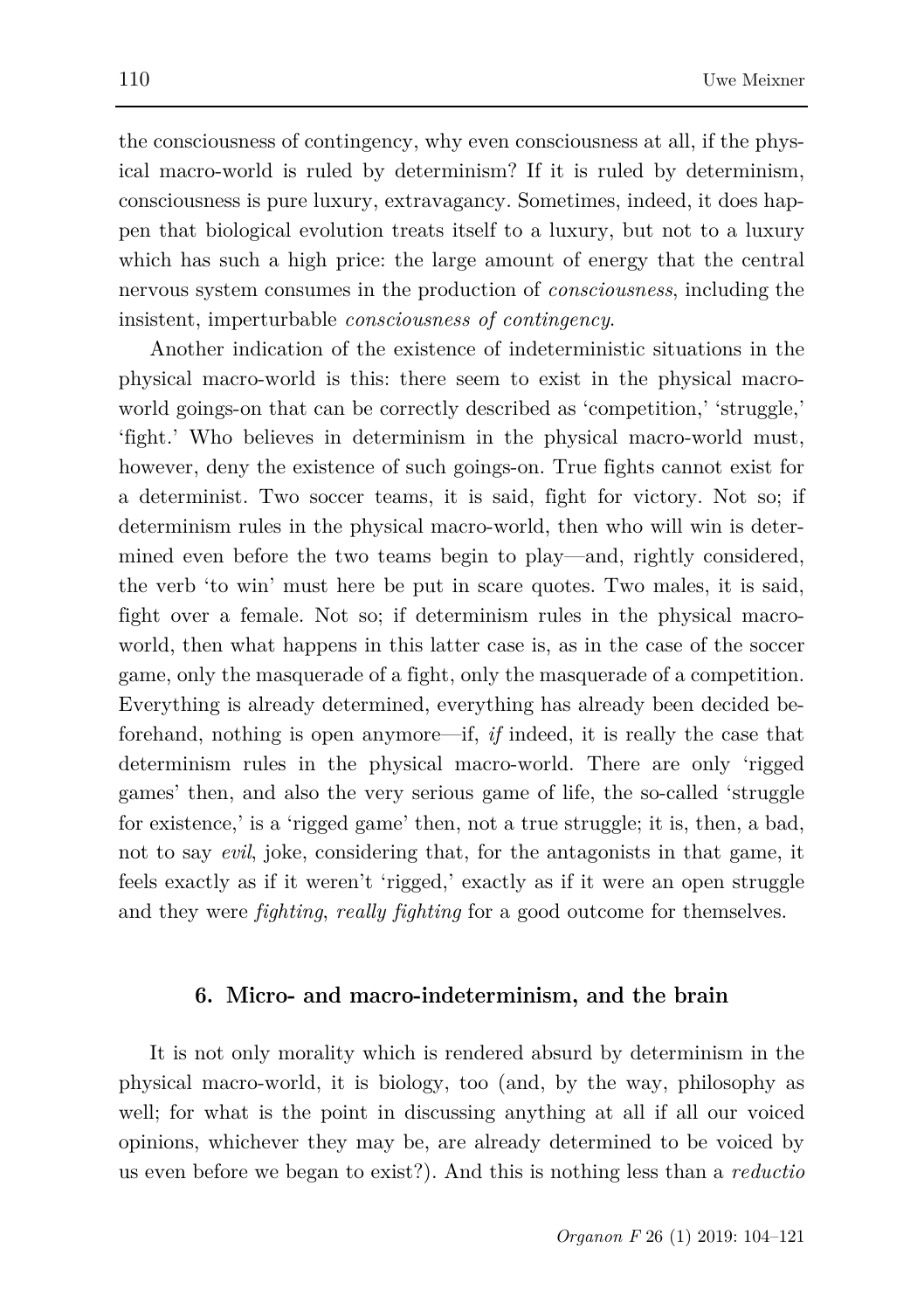*ad absurdum* of physical macro-determinism—albeit, as we all know, not a generally accepted *reductio*. Indeterminism in the physical *micro-*world, and hence also, as a logical consequence, physical indeterminism *simpliciter*, do indeed enjoy widespread credence—due, firstly, to the almost general acceptance of quantum physics and, secondly, to the prevalence of its standard interpretation. But indeterminism in the physical *macro*-world is still widely rejected. With respect to the physical *macro*-world, determinism of the Newtonian-Laplacian stamp is still widely accepted; the explanation usually given is this: microphysical indeterminism cannot play any macrophysical role, cannot magnify itself into the macrophysical realm because of the massive and unavoidable disturbances produced by the natural environment.

It is, therefore, for many people as if there were indeed *two parallel* physical worlds: *one* microphysical, in which indeterministic situations occur, as can be found out by complicated procedures; and *one* macrophysical, in which no indeterministic situations occur; in which, in any case, none it is said—are scientifically detectable. In fact, this latter position is nowadays almost invariably assumed by *one* of the metaphysically interested sides: by those who have a materialist-naturalistic metaphysical outlook. Invariably they hold that indeterministic situations in the physical macroworld are scientifically undetectable, and invariably this is taken as evidence for there being no such situations. However, assuming for the sake of the argument that there are such situations, how *could* they be scientifically detected? They would have to be detected after they are already over, after they have already been resolved into determinacy: by proving—that is, by ascertaining beyond scientific doubt—that certain physical macro-events have no sufficient physical cause. Now, one encounters physical macroevents in huge numbers which, in fact, *do not seem* to have a sufficient physical cause—chaotic goings-on of the most various kinds, so-called chance processes, among them the familiar die-throws and coin-throws, with their concluding events that serve, for the purposes of everyday life, as chance events. Yet, the step from 'seems not to have a sufficient physical cause' to 'does not have a sufficient physical cause' is *never ever*, under no circumstances, taken by the metaphysically prejudiced—because they suppose *a priori* that there must be a sufficient physical cause even though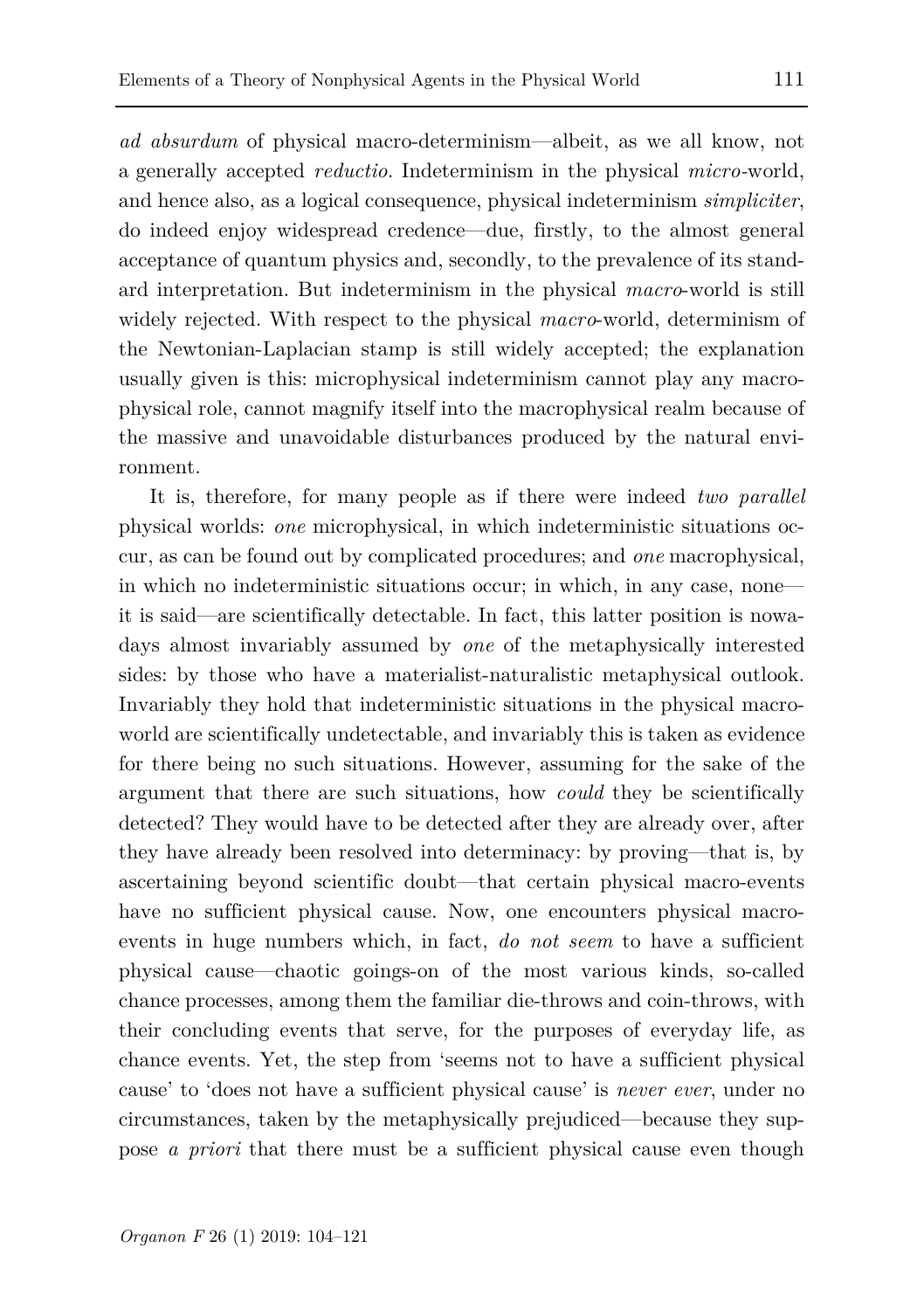none is apparent. Thus, endeavoring to prove scientifically that there are physical macro-events without sufficient physical cause—in order to prove that there are indeterministic situations in the physical macro-world—encounters in the minds of many people from the start an insurmountable obstacle: *a priori*, and quite unscientifically, such events and such situations are not accorded a fair chance of existing.

They should be given such a chance. Is it not to be expected that a large microphysical indeterminism—one that involves large numbers of elementary particles—will issue into a macrophysical indeterminism? Is it not to be expected that on intricate and involved paths even a small microphysical indeterminism will lead to a macrophysical one? We are, after all, *not* dealing with two parallel physical worlds, we are dealing only with *one physical world*; the distinction between *microphysical* and *macrophysical* has no separating significance. This *one physical world* is ruled by the laws of quantum physics, not by those of nineteenth-century physics. Brain scientists like to emphasize that brain processes obey without exception the laws of physics. This is, of course, *true*; for brain processes are physical processes. But the laws they obey are the laws of quantum physics, not the laws of the old, deterministic physics.

Therefore, also in the brain we must expect to encounter physically spontaneous physical events: physical events without a sufficient physical cause; and that some such events—*as brain processes* (not already as processes in the brain: most *processes in the brain* are microphysical)—would be physical macro-events, would *still* be physical macro-events. Physically spontaneous physical macro-events in the brain would, however, be the unmistakable indicators of the occurrence of brain-centered *macrophysical* indeterministic situations.

#### **7. The inconclusiveness of the Libet-experiment**

Some time ago, the result of the so-called Libet-experiment produced considerable reverberations. The readiness potential for a physical action, which is given in the brain already some time before one is conscious of deciding 'to do the deed,' was regarded by some as a refutation of free will. 'Look here,' they rejoiced (the verb 'to rejoice' is not as inappropriate as it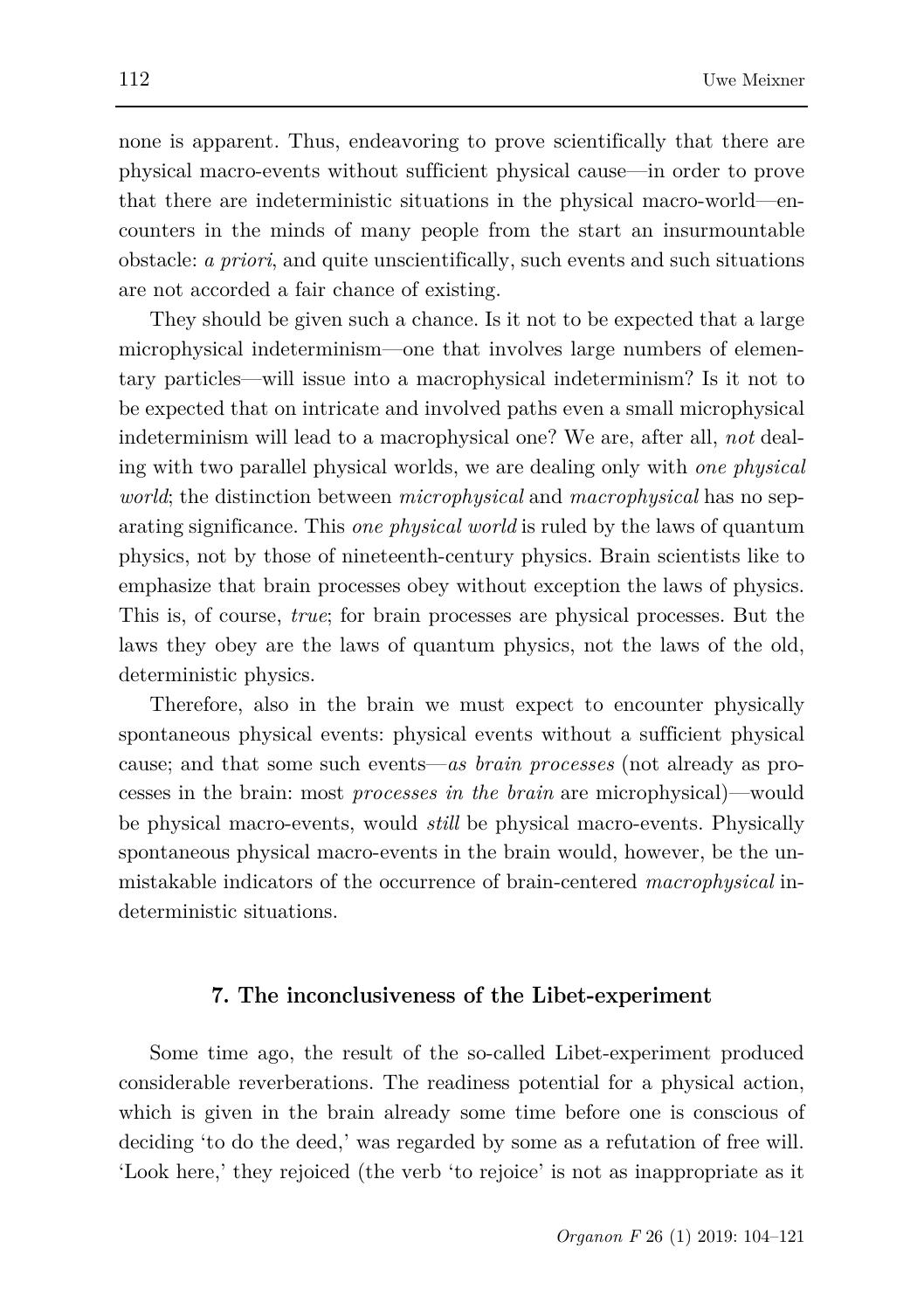may seem at first sight), 'before you believe that you are deciding, the brain has already decided. You didn't decide anything, or in any case you did not *genuinely* decide anything, for your decision, coming too late, was, in any case, not the truly decisive one.' What seems to have been deigned attention only seldom, if at all, was the question of what produces the readiness potential in the first place. So eager was one to consider the brain a deterministic automaton that hardly anybody—perhaps nobody, I don't know—considered the possibility that the brain processes which contribute to the readiness potential are physically spontaneous processes—that is, physical events without a sufficient physical cause. One has not excluded this possibility, and I, for one, wouldn't know how it could be excluded. If the brain processes in question are in fact physical events without a sufficient physical cause, then there are, concerning their being caused or not (their being *made to come about* or not), only two basic options: either they do not have any sufficient cause, or they do have a nonphysical sufficient cause. In both cases, the occurrence of a brain-centered macrophysical indeterministic situation is indicated. As long as physics remains *pure natural science*, physics excludes neither one of the two mentioned options. Physics, as long as it stays free of metaphysics, gives both ontic chance and nonphysical causality a chance: in general, and in particular with respect to brain processes. Nonphysical causality, however, is what must interest us when considering *agency*; for agency is not a matter of chance.

### **8. Subjects of consciousness and of physical action**

Let us consider a hypothesis, or rather, a network of hypotheses.—The waking subject of consciousness of a natural consciousness-endowed living being is, at the same time, the subject of physical action of that living being. Consciousness—among other things it offers in the line of service—points out to the waking subject, directly in perception (against the background of past experience), and by and large correctly, macrophysical indeterministic situations, especially such on the resolution of which the subject can exercise some influence. Moreover, consciousness proposes to the waking subject 'guidelines' (usually called 'motives') for the exercise of its influence, in case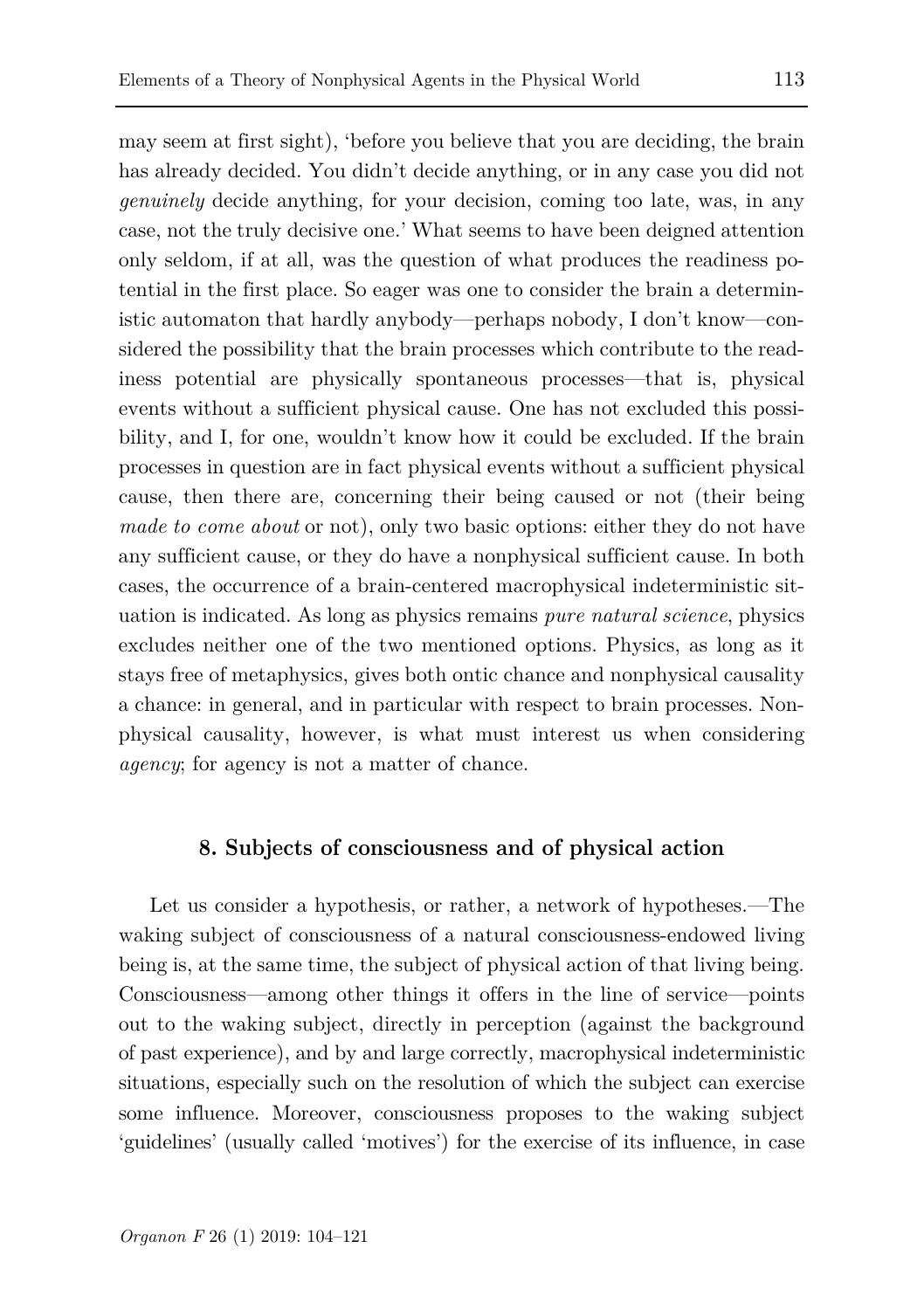that influence is actually exercised: appetitive or aversive emotions and sensations, (conscious) needs and drives. But these 'guidelines,' even if they are considered in their entirety, are at least sometimes *non-determinative*: the subject remains—at least sometimes—up to a certain degree the sovereign of its physical actions. If it were not so, subjects of consciousness and of physical action would be biological superfluities. However, a subject of consciousness and of physical action that belongs to a natural living being (in what follows, I exclusively consider subjects of consciousness and of physical action *that belong to a natural living being*) is so far from being a biological superfluity that it is a nonphysical organ of its organism: an organ which serves, like every organ of the organism, the organism's life, especially its preservation. Consider what happens if this nonphysical organ goes temporarily out of service, or does not fulfill its tasks satisfactorily: the organism is rendered less protected, or is left entirely unprotected.

The service, then, that a subject of consciousness and of physical action renders to the life of its organism consists in this: to the advantage of its organism, it contributes to the resolution of some of the macrophysical indeterministic situations it detects and on the resolution of which it can exercise an influence. The agency of a subject of consciousness and of physical action is, precisely, the restriction of macrophysical indeterminism. Consider that every macrophysical indeterministic situation consists in a set of several possibilities: the physically possible further courses of the macrophysical world, beginning with a time *t*. From some such sets a subject of consciousness and of physical action selects a non-empty proper subset. And if a subject of consciousness and of physical action resolves a macrophysical indeterministic situation already *all by itself*, then it is precisely a singleton set which that subject selects from the pool of possibilities. In any case, the subject of consciousness and of physical action exercises a causal influence, a greater or smaller one. Its choice has an ontic effect, and it is not a blind choice: the subject of consciousness and of physical action chooses in the light of its consciousness, in the light of its outer and inner perceptions, in the light of its 'guidelines of the will,' in the light of its rational considerations (if there are such). Often its choice is, nevertheless, to a certain degree arbitrary, sometimes entirely arbitrary. But arbitrariness does not turn choice into ontic chance. Ontic chance and choice exclude each other—even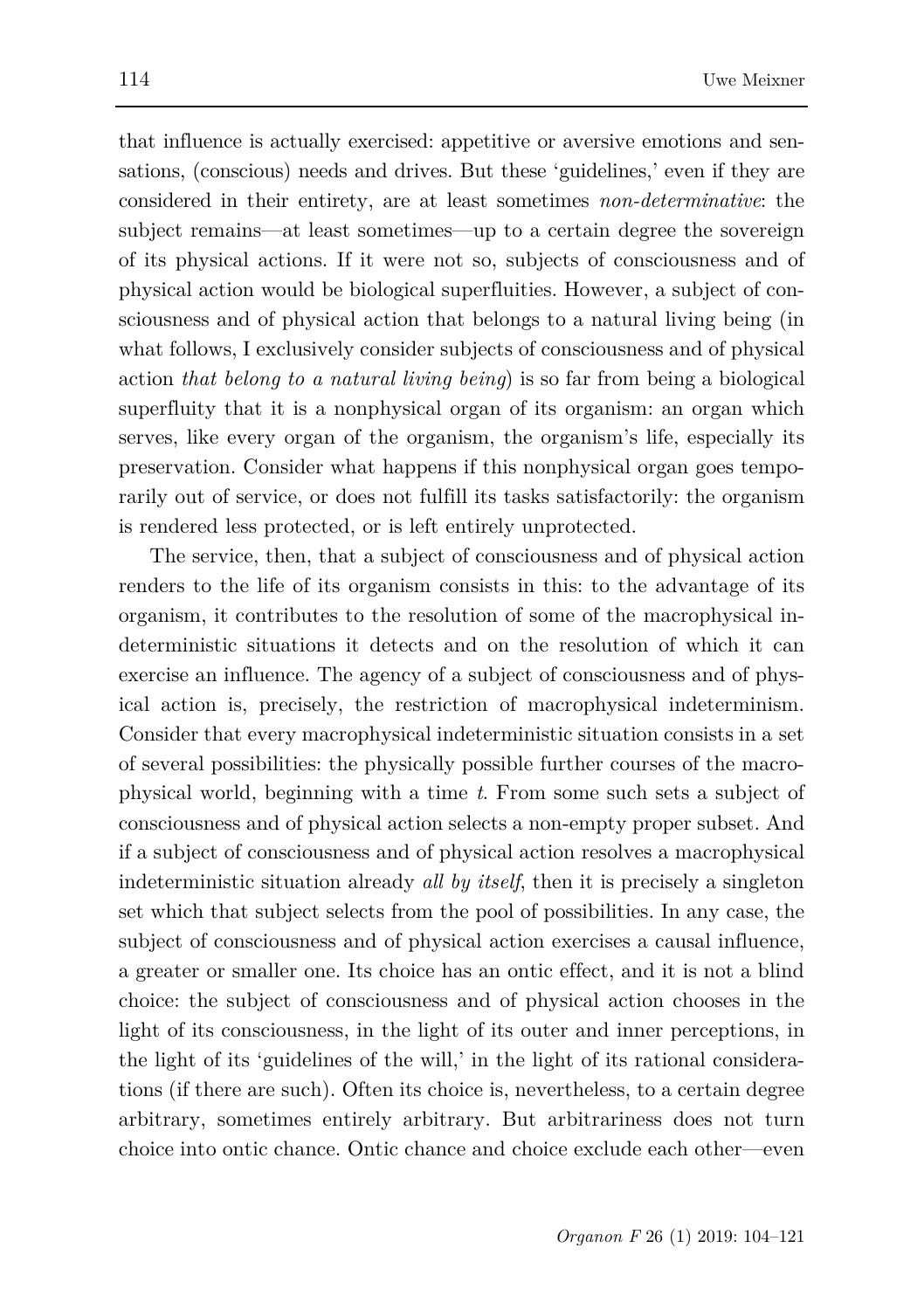but being determined—I do not have a choice.

if the choosing is arbitrary. If what I do is my choice, I am choosing what I do; if what I do is an ontic chance, *nobody* is choosing what I do. And if my choice is completely non-arbitrary (because consciousness clearly and distinctly indicates *what is best* for the best of reasons, and because I, a *rational* subject of consciousness and of physical action, follow this indication unhesitatingly and unwaveringly), then the perfect rationality of my choice does not turn my choice into a case of passive determination. Passive determination, too, and choice exclude each other. If what I do is my choice, I am choosing what I do; if what I do is due to passive determination, I am

not choosing what I do; for under passive determination—not determining,

The agency of the subject of consciousness and of physical action for the organism does not take place beside or behind the organism; it is not as if such a subject were a sort of guardian angel for the organism. Rather, the subject of consciousness and of physical action emerges together with its consciousness and its powers from the nervous system of the organism, mainly from the brain, and it is in its existence and in many details of its existence *nomologically bound*—bound by the laws of nature—to neuronal functions. It is, however, not determined by the nervous system in every respect; for that would mean that it is an epiphenomenon of the neuronal and hence a biological superfluity; but nature is not fond of superfluities. Rather, the subject of consciousness and of physical action is a highly useful—biologically useful, hence evolution-favored—**d**etector **o**f **m**acroscopic **ind**etermination, **a**nd **r**estrictor, in short: a *Domindar*. [5](#page-11-0)

<span id="page-11-0"></span><sup>5</sup> The idea of Domindars is developed and justified in (Meixner 2006) and (Meixner 2008). That Domindars—subjects of consciousness and of physical action—emerge from organisms, in particular, from their nervous systems, is far from providing an ultimate metaphysical explanation of them. The main issue in their ultimate metaphysical explanation would be whether the emergence of Domindars is natural *and without a supernatural grounding*: is effected on the basis of *uncreated* natural laws and circumstances; or is natural *and with a supernatural grounding*: is effected on the basis of *God-created* natural laws and circumstances. My sympathies are with the latter, but one certainly needn't be an orthodox theist to believe in the emergence of Domindars. A wholesale rejection of psycho-physical emergentism— "The physical cannot beget the nonphysical! In any case, it is incomprehensible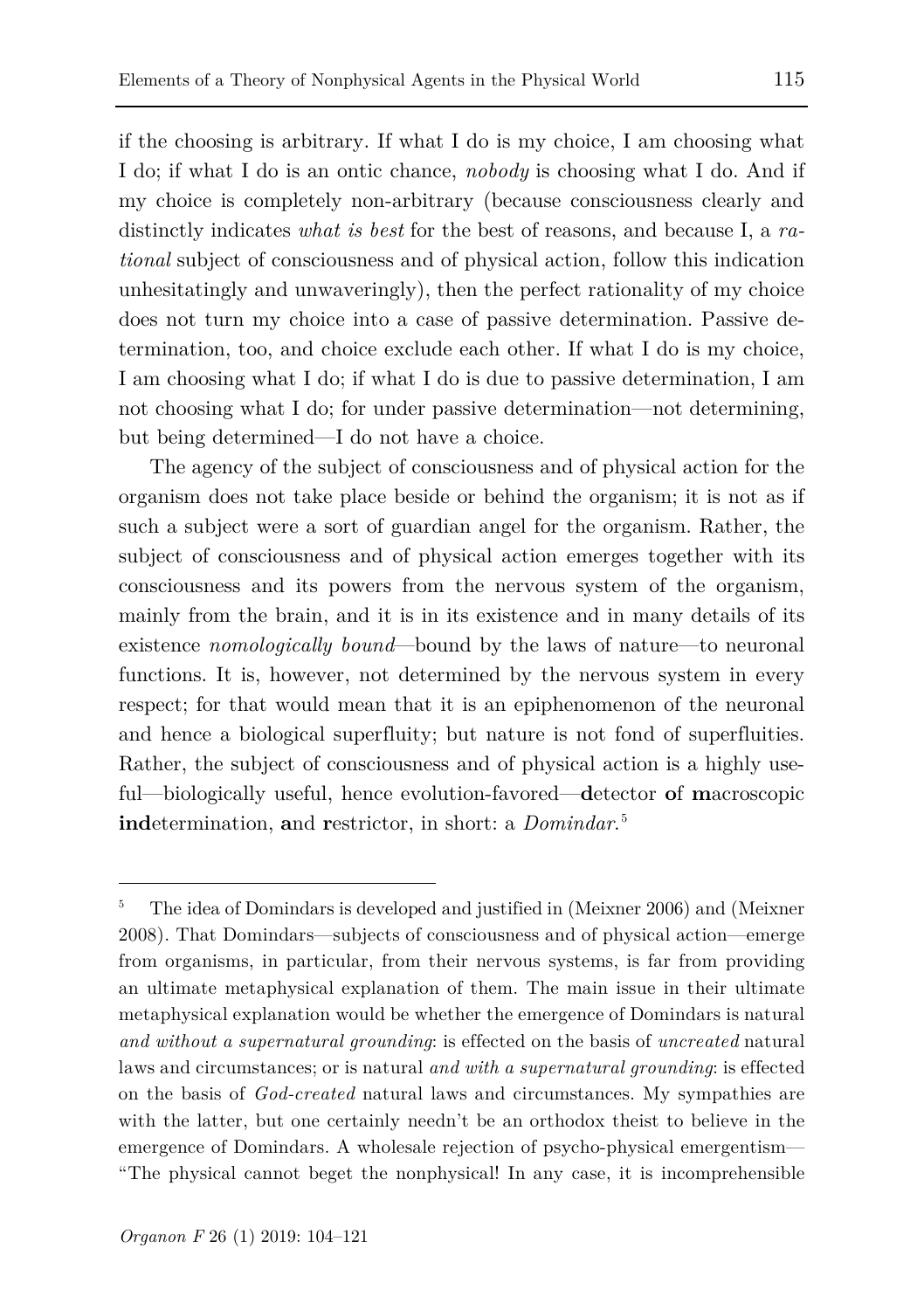The true relationship between the organism's subject of consciousness and of physical action—the Domindar—and the organism's nervous system can be illustrated *cum grano salis* by an analogy. A pianist is not able to play the piano without a piano, and if she plays the piano, then much in her playing is determined by the piano she plays on. But not everything in the pianist's piano-playing is determined by the piano played on: not which pieces of music the pianist plays, and not which interpretation she accords to them; also not how well the pianist plays—insofar as this is *up to her*. The piano is a necessary instrument of the pianist qua pianist; the nervous system—with the brain at its center—is a necessary instrument of the Domindar qua Domindar. Without their respective instruments they cannot—for necessary, compelling reasons—do what is their calling. However, this leaves entirely undiminished the fact that the pianist cannot be reduced to a piano, and that the Domindar is irreducible to a nervous system.

At one point, especially, this analogy is not perfect: a pianist is not a product—let alone a nonphysical product—of the instrument she plays on, whereas a Domindar, regarding its existence and the range of its powers, is indeed a nonphysical product of the very thing that the Domindar 'plays on' (so to speak), *after* having been 'installed.' The relationship between Domindar and nervous system is much closer than the relationship between pianist and piano—so close that the nervous system, especially the brain, can well be called an *instrumental Domindar*.

How does this instrument function? At bottom, it functions not fundamentally unlike the way a piano functions. The pianist reads the musical score, and on the basis of this cognizance, she presses selectively the piano keys as she wishes and thinks fit; the internal mechanism of the piano translates the resulting patterns of key-pressings into the sequences of sounds intended by the pianist. *Analogously*: The subject of consciousness and of physical action (the Domindar) reads in its consciousness, and on the basis of this cognizance it contributes by informed choice to the resolution of an

how it could"—is not recommendable: The facts of mind-brain-interaction undeniably show that consciousness—something non-abstract and nonphysical—nomologically depends in many important ways on the physical. Why should it not also *come from it* (whether with the help of God or without), without being determined by it?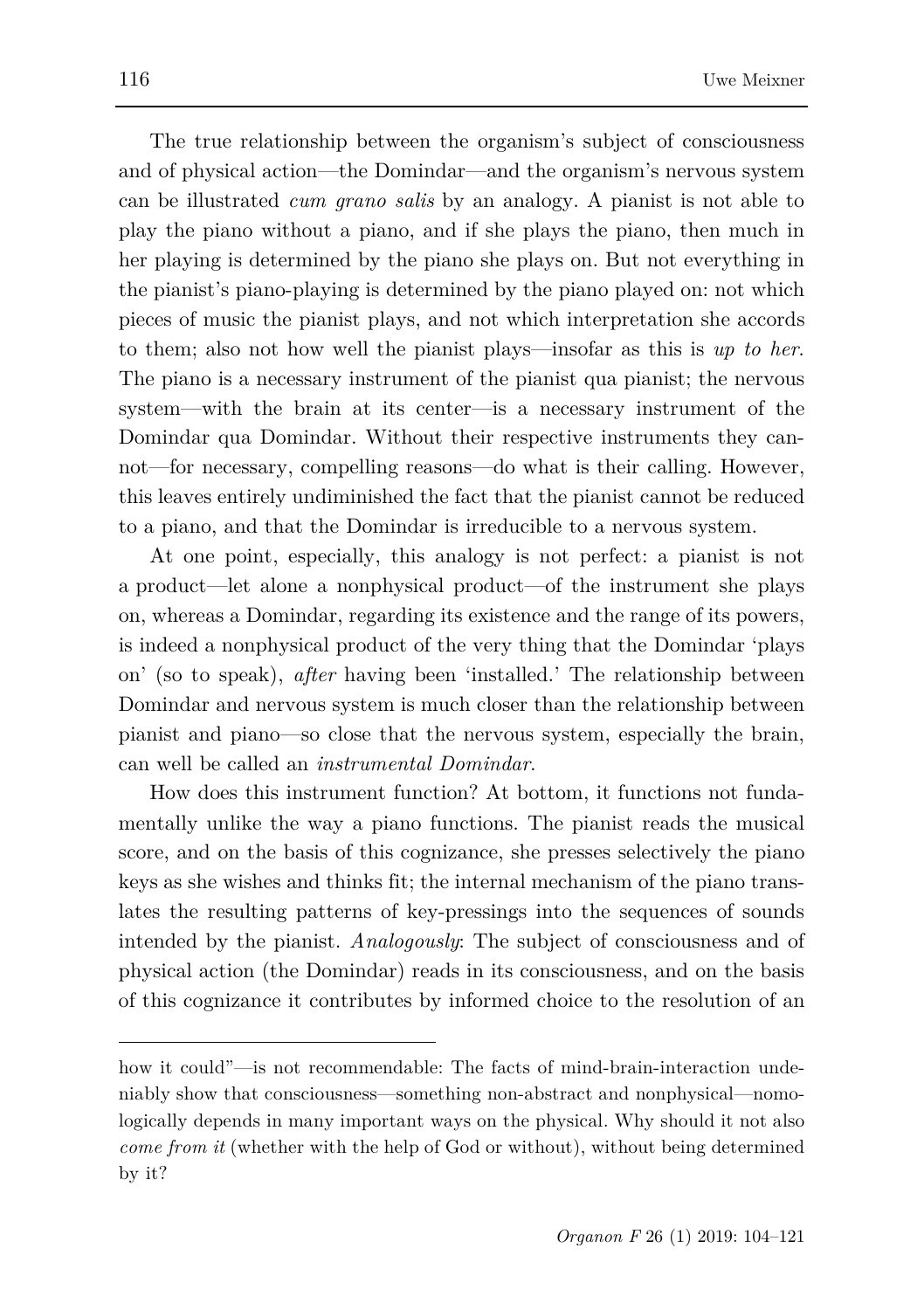*extra-neuronal* macrophysical indeterministic situation detected by it (for example, 'Left? Right? Or straight on?'); the internal mechanism of the nervous system translates the resulting physically spontaneous (but Domindar-determined) brain process—the immediate effect of the subject's choosing—into the subject-intended (as such, *extra-neuronal*) restriction of precisely the macrophysical indeterministic situation in question.

### **9. Domindar vis-à-vis extra-neuronal macrophysical indeterministic situation**

An extra-neuronal macrophysical indeterministic situation has—in its relation to a cerebrated natural living being 'which can do something about it'—a cerebral, a neuronal, and an extra-neuronal aspect. Corresponding to this, the contribution of the living being's subject of consciousness and of physical action to the resolution of that situation has, likewise, a cerebral, a neuronal, and an extra-neuronal aspect. The cerebral aspect—the physically causeless brain event *caused* by the nonphysical subject of consciousness and of physical action—is that subject's *originative* (and *properly own*) causal influence; the rest is a (sometimes misfiring) *causal projection* into the larger macrophysical environment by means of 'automatic' neuronal and muscular electro-chemistry and mechanics. However, *what is important* to the subject of consciousness and of physical action is precisely this projection, and mainly the extra-neuronal part of it (because that part is *what is intended* by the subject): the bodily movement (whether in flight, fight, or other life-relevant situation).

The mechanisms of the event-causal connection between the cerebral and the extra-neuronal aspect—via the neuronal aspect—are nowadays well understood. I need not emphasize how precarious, how endangered this connection is in every cerebrated natural living being, and in particular in every human being. I also need not emphasize that it seems mysterious *how* the nonphysical subject of consciousness and of physical action—the Domindar—manages to decide a macrophysical indeterministic situation at least to such an extent *partially* that a physically spontaneous brain event comes about, an event which is not an event of ontic chance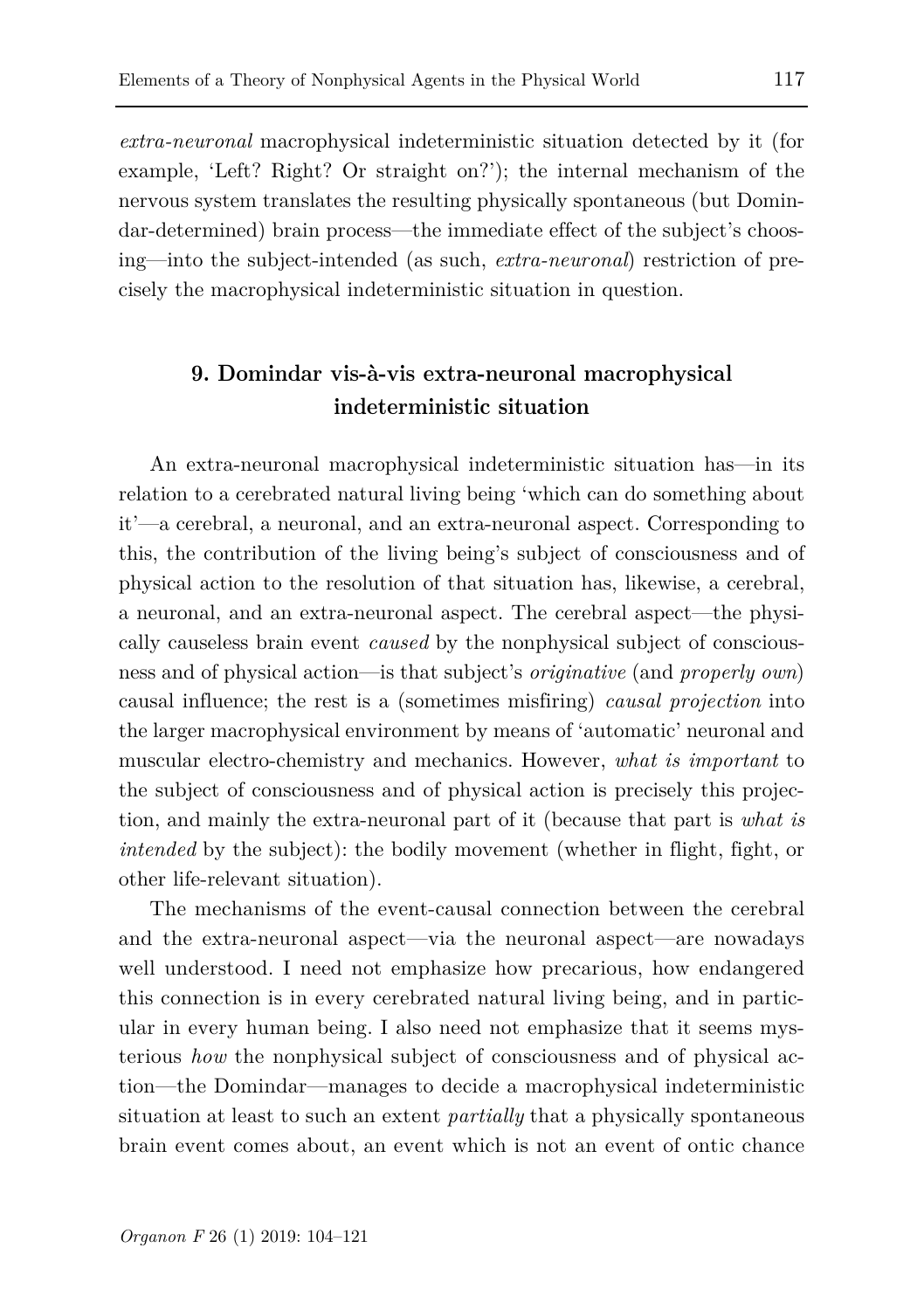(i.e., without any sufficient cause at all) but caused by the Domindar, and *truly decisively* caused by the Domindar: without superfluity of the Domindar's causality.<sup>[6](#page-14-0)</sup> *How* this is effected seems mysterious to everybody.[7](#page-14-1) It should be noted, however, that there is little rationality in seeking to turn the mysterious *how* of the originative, seminal agency of the subject of consciousness and of physical action into, so to speak, a rope wherewith to strangle that subject philosophically. Generally speaking, *the mysteriousness* of the state of affairs that X makes E happen—with regard to *how* X makes E happen—neither entails the non-obtaining of that state of affairs, nor the nonexistence of X. There is, moreover, simply no doubt about the existence of subjects of consciousness and of physical action, or about the existence of their agency. *We* are subjects of consciousness and of physical action ourselves, and we act physically, with our brains, with and for our organisms. There is only a question about the initial, or *first*, agency of a subject of consciousness and of physical action: *How* does *that* agency come about?

*Counter-question*: Must every instance of causality have a specified way in which it *works*? The answer is: Not every instance of causality *can* have a specified way in which it works. The situation is as follows: If a causal nexus is *mediate*, then *how it works* can, in principle, to some extent be elucidated. Some understanding of *how it works* can be achieved by showing

<span id="page-14-0"></span><sup>6</sup> Does 'without superfluity of the Domindar's causality' mean that the brain event would not have happened if it had not been caused by the Domindar? Not necessarily; for even if it was caused without superfluity of the Domindar's causality (without unnecessary causal overdetermination coming from the Domindar's side), the brain event might perhaps have happened *anyway*, perhaps without any sufficient cause at all: 'by chance.' (The latter possibility is, however, excluded if the principle of sufficient cause is true.)

<span id="page-14-1"></span><sup>7</sup> Not to everybody but to some people, it seems mysterious *when* the Domindar caused the brain event. But this is not mysterious at all: the Domindar caused the brain event at the time it happened, not earlier, not later. In turn, not to everybody but to some people, it seems mysterious *what* the function of the Domindar's causing of the brain event is; but, again, this is not mysterious at all: the Domindar's causing of the brain event is the initiation of the implementation of a choice between macroscopic physical possibilities, a choice regarding *which* of these possibilities will be actual. [Details can be found in (Meixner 2014).]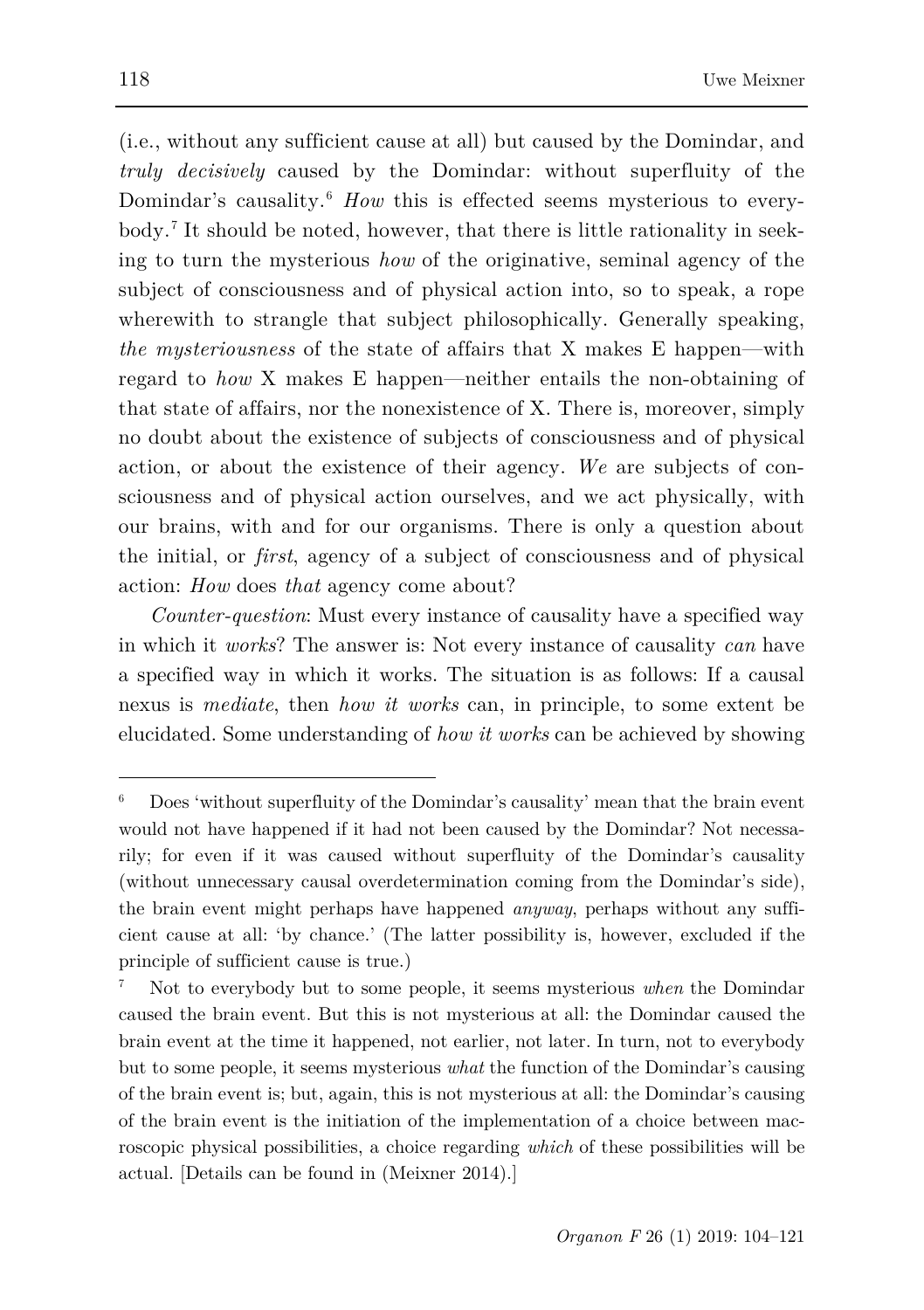that the nexus consists of several steps of cause and effect, where each cause and each effect is characterized in some detail; in other words, some functional understanding of a *mediate* causal nexus can be achieved by showing that the nexus is a causal chain, with such and such—specifically characterized—members. The finer the division and specification, the better is the explanatory result with respect to *how* the causal nexus works. However, due to human cognitive limitations, this procedure of discovery must inevitably come to an end. We must stop the procedure after a finite number of rounds (perhaps because we cannot see any further, perhaps because we simply have to go on with our lives), and thus the discovery and characterization of intermediate causes and effects terminates inevitably with causal nexuses where *how they work* is not—at least not yet—understood: the nexuses between items  $X_i$  and  $X_{i+1}$  in the causal chain that has so far—so far as one has come—been disclosed in scrutiny. If, however, a causal nexus is *immediate—*if it is without intermediate, mediating causes and effects then a division of the causal nexus into causal steps is impossible; *here*, one cannot discover any (proper) causal chains,<sup>[8](#page-15-0)</sup> and no description of *the given cause and effect*, be it ever so detailed, will produce an understanding of *how their causal connection works* (that is, an understanding in addition to the, so to speak, trivial understanding which is already provided by the very definition of their relationship as one of *cause and effect*[9](#page-15-1) ). *Here*, one is confronted from the start with a causal nexus which cannot be *functionally* understood, not even to some extent. Now, the causality in which a nonphysical subject of consciousness and of physical action causes brain events which have no sufficient physical cause—this causality is a *purely* 

<span id="page-15-0"></span>Proper causal chains have N members, where  $N \geq 3: X_1 \to X_2 \to X_3; X_1 \to$  $X_2 \rightarrow X_3 \rightarrow X_4$ ; …

<span id="page-15-1"></span><sup>9</sup> Certain powers, or, alternatively, 'covering laws,' or, more esoterically, certain comparative similarities between possible worlds, may sometimes be sufficient for constituting a connection of cause and effect, but, by themselves, they do not provide any information about *how it works*: they may constitute the connection, but do not begin to make it *functionally transparent*. A thoroughly agent-causal conception of the causal connection can be found in (Meixner 2017); but of course this conception, too, arrives at its limits when the question is *how* the causal connection works.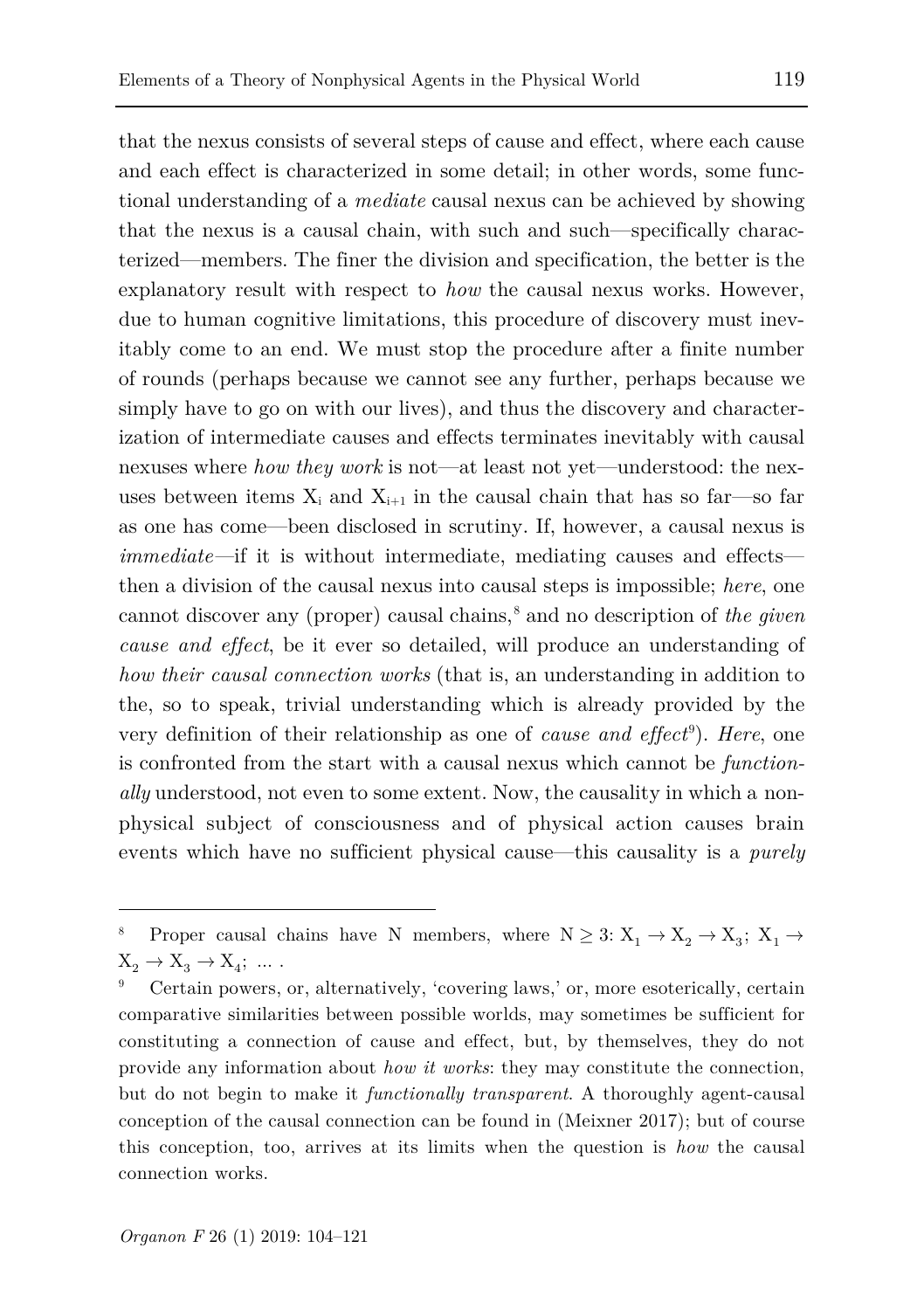*immediate* one. It is, as a purely immediate one, also a *purely first-causal*  one.[10](#page-16-0) This much, at least, can be perfectly understood about purely immediate causality. But there is nothing explanatory to be said about *how it works*, *how it functions*, *what its mechanism is*. It is an ontically effective choice. That's all.

#### **References**

- Barrett, Jeffrey A. 2014. "Quantum Mechanics and Dualism." In *Quantum Physics Meets the Philosophy of Mind. New Essays on the Mind-Body Relation in Quantum-Theoretical Perspective*, edited by Antonella Corradini and Uwe Meixner, 65–81. Berlin: De Gruyter. <https://doi.org/10.1515/9783110351064.65>
- Craig, William Lane, and James D. Sinclair. 2012. "The *Kalam* Cosmological Argument." In *The Blackwell Companion to Natural Theology*, edited by William Lane Craig and James Porter Moreland, 101–201. Malden, MA, and Oxford: Wiley-Blackwell. <https://doi.org/10.1002/9781444308334.ch3>
- DeWitt, Bryce S.M., and R. Neill Graham, eds. 1973. *The Many-Worlds Interpretation of Quantum Mechanics*. Princeton: Princeton University Press.
- Eccles, John C., and Karl R. Popper. 1977. *The Self and Its Brain*. Berlin: Springer. <https://doi.org/10.1007/978-3-642-61891-8>

<span id="page-16-0"></span><sup>10</sup> Purely immediate and purely first-causal causation are logically equivalent: Let 'C*ab*' stand for '*a* causes *b*,' '*a* is a sufficient cause of *b*.' *y is purely first-causally caused, for example by x*:  $Cxy \wedge \forall z (Czy \supset \neg \exists z' Cz'z); y$  *is purely immediately caused, for example by x*:  $Cxy \wedge \forall z (Czy \supset \neg \exists z' (Czz' \wedge Cz'y))$ . Given these two definitions, it is true for all *x* and *y*: *if y is purely first-causally caused, for example by x*, *then y is purely immediately caused, for example by <i>x*. [Assume:  $Cxy \wedge \forall z(Czy \supset \neg \exists z'Cz'z)$ , and assume for *reductio*:  $\neg$ (C*xy* ∧  $\forall$ *z*(C*zy* ⊃  $\neg \exists z'$ (C*zz'* ∧ C*z'y*))); hence  $\exists z$ (C*zy* ∧  $\exists z'(Czz' \land Cz'y)$ ; hence  $\exists z'(Cz'y \land \exists zCzz')$ —contradicting the first assumption.] It is an obvious corollary that it is true for all *y*: *if y is purely first-causally caused* [∃*x*C*xy* ∧ ∀*z*(C*zy* ⊃ ¬∃*z*′C*z*′*z*)]*, then y is purely immediately caused* [∃*x*C*xy* ∧ ∀*z*(C*zy* ⊃ ¬∃*z*′(C*zz*′ ∧ C*z*′*y*))]. And also the converse of this is true for all *y*: *if y is purely immediately caused, then y is purely first-causally caused*. [Assume: ∃*x*C*xy* ∧ ∀*z*(C*zy* ⊃ ¬∃*z*′(C*zz*′ ∧ C*z*′*y*)), and assume for *reductio*: C*zy* ∧ ∃*z*′C*z*′*z*; hence C*zy* ∧ ∃*z*′(C*z*′*z* ∧ C*zy*), and from this, by the *transitivity of causation*: C*zy* ∧ ∃*z*′(C*z*′*z* ∧ C*z*′*y*), hence ∃*z*′(C*z*′*y* ∧ C*z*′*z* ∧ C*zy*), hence ∃*z*′(C*z*′*y* ∧ ∃*z*′′(C*z*′*z*′′ ∧ C*z*′′*y*))—contradicting the first assumption.]